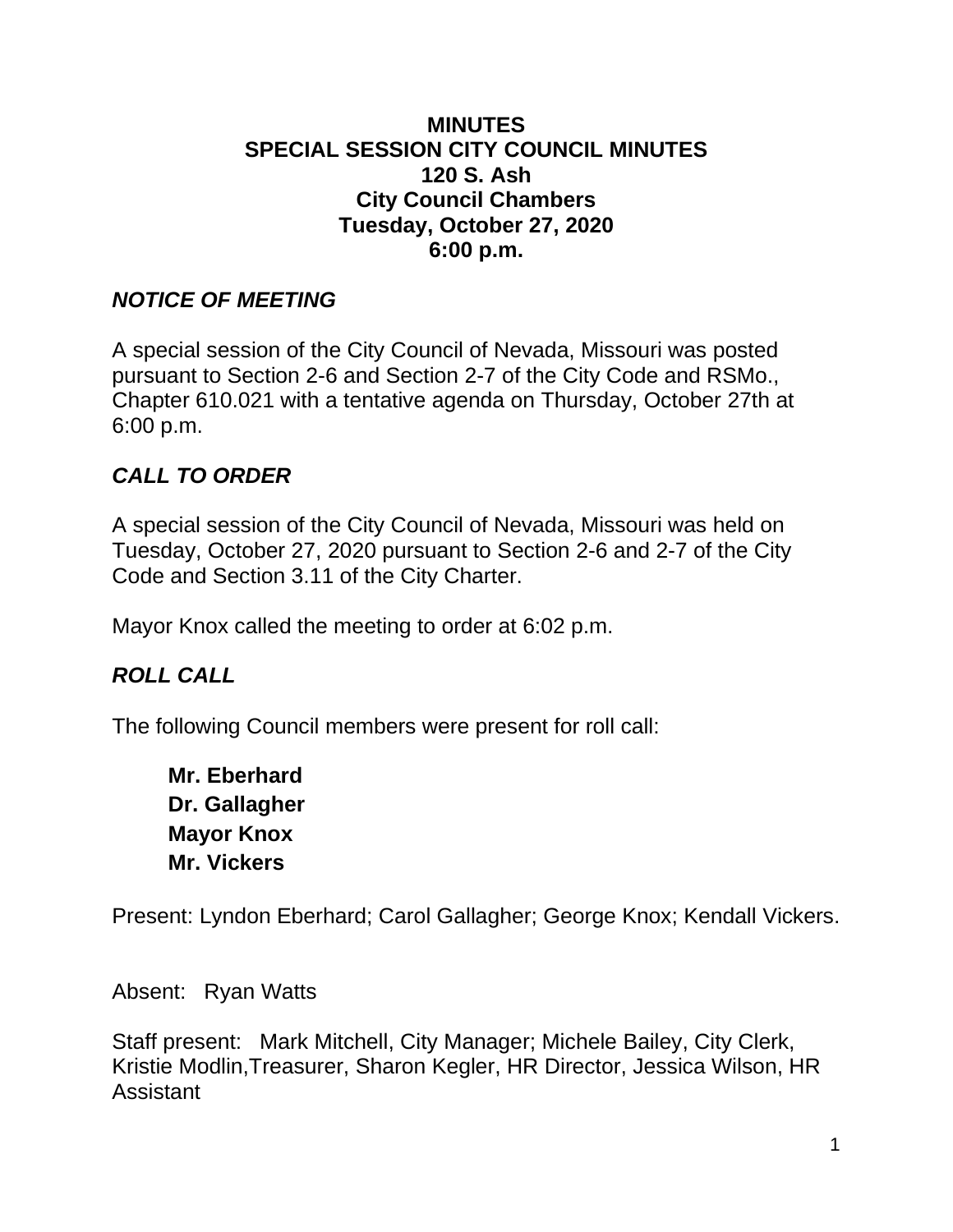# *EXECUTIVE SESSION*

The Mayor Requests an Executive Session for Reasons in Accordance with Section 610.021 RSMo. Subparagraph (3) Hiring, firing, disciplining, or promoting of particular employees by a public governmental body when personal information about the employee is discussed or recorded.

Councilperson Vickers moved to go into executive session for reasons in accordance with Section 610.021 RSMo. Subparagraph (3) Hiring, firing, disciplining, or promoting of particular employees by a public governmental body when personal information about the employee is discussed or recorded. The second was provided by Councilperson Gallagher. The motion was duly considered and passed by the following vote:

**Dr. Gallagher Mayor Knox Mr. Vickers Mr. Eberhard**

- Aye: Gallagher, Knox, Vickers, Eberhard
- Nay: None

Absent: Watts

An executive session of the City Council of the City of Nevada, Missouri was held in the City Council Chambers, 120 S. Ash, Nevada, Missouri, beginning at **6:12** p.m.

Present: Eberhard; Gallagher; Knox; Vickers

Absent: Watts

Staff present: Mark Mitchell, City Manager; Sharon Kegler, HR Director, Jessica Wilson, HR Assistant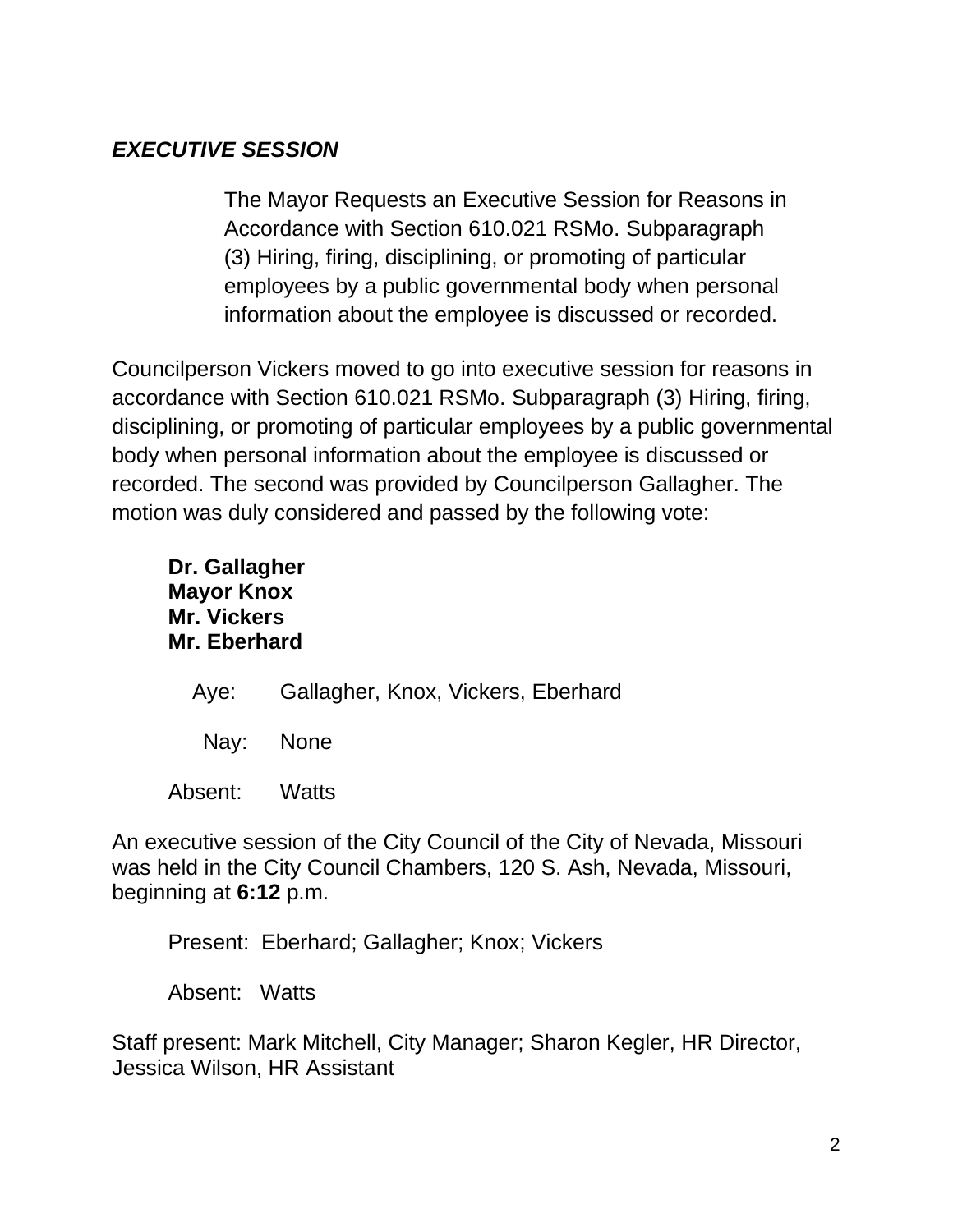Discussion was limited to Section 610.021 RSMo., Subparagraph (3) Hiring, firing, disciplining, or promoting of particular employees by a public governmental body when personal information about the employee is discussed or recorded.

Councilperson Vickers moved to adjourn the executive session and move back into regular session. The second was provided by Councilperson Gallagher. The motion was duly considered and passed by the following vote:

**Mr. Vickers Mr. Eberhard Dr. Gallagher Mayor Knox**

|               | Aye: Vickers; Eberhard, Gallagher; Knox |
|---------------|-----------------------------------------|
| Nay: None     |                                         |
| Absent: Watts |                                         |

Executive session adjourned at 6:47p.m.

## *Communications and Petitions*

- a. Water and Wastewater Operations discussion
- b. Presentation People's Services
- c. Presentation- Alliance

## *ADJOURNMENT*

With no further business to come before City Council, Mayor Knox asked for a motion to adjourn.